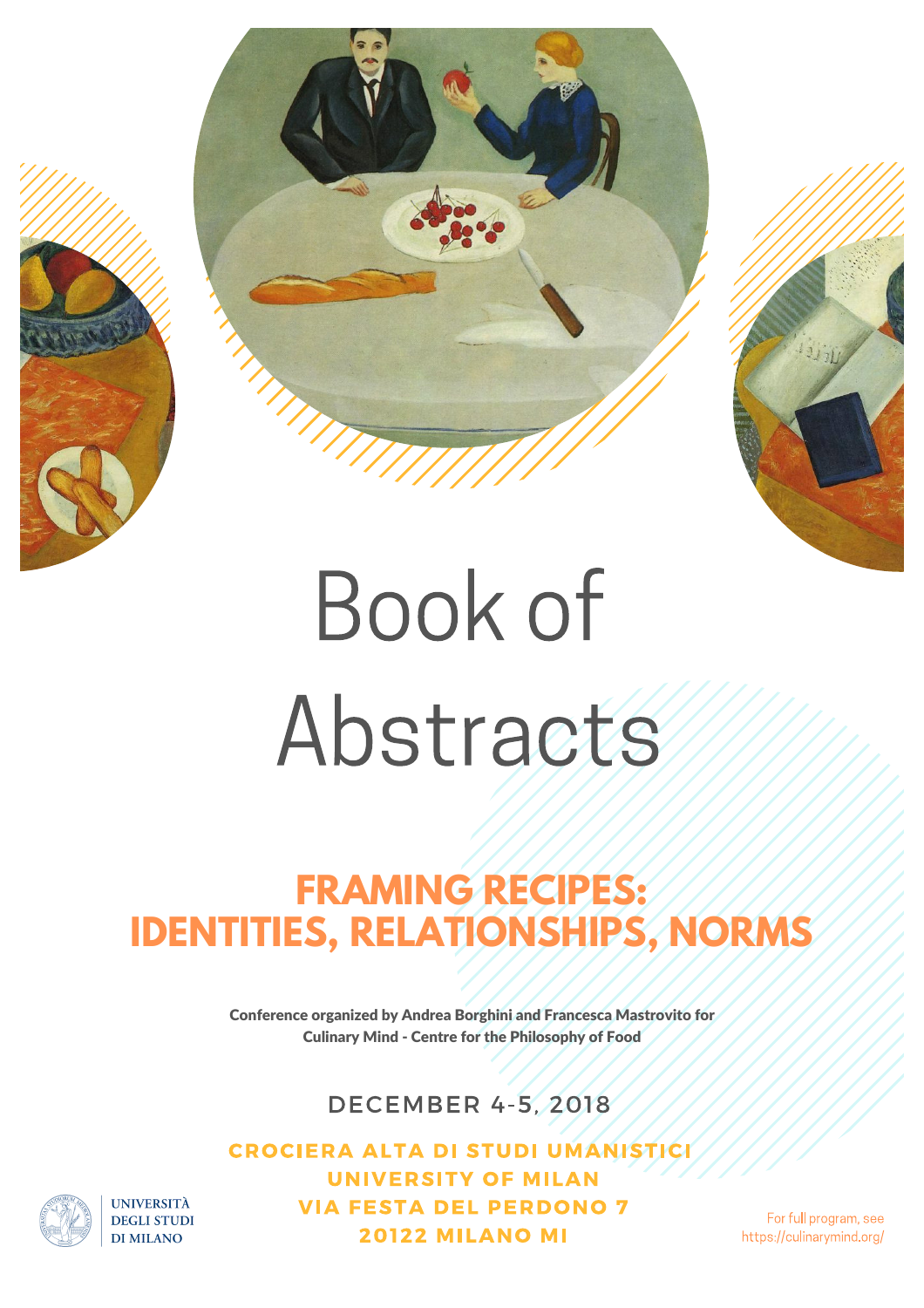# *Framing Recipes: Identity, Relationships, Norms*

Conference organized by Andrea Borghini & Francesca Mastrovito for Culinary Mind - Centre for the Philosophy of Food

December 4th - 5th , 2018

Crociera Alta di Studi Umanistici, University of Milan Via Festa del Perdono 7, 20122 Milano MI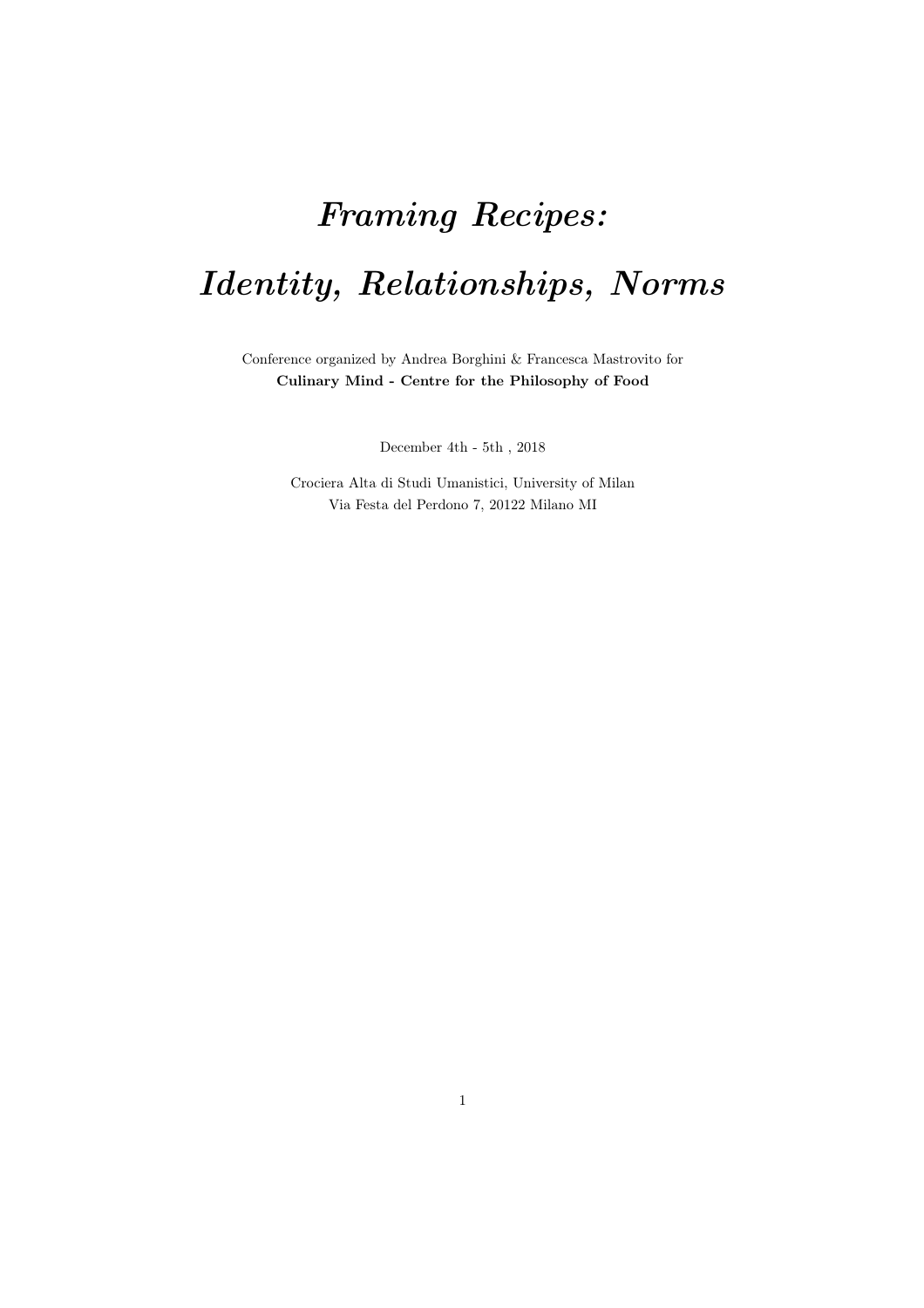# Event Description

This inaugural conference of the Culinary Mind - Centre for the Philosophy of Food, hosted by the Philosophy Department at the University of Milan, is devoted to the study of recipes from a philosophical perspective. The conference brings together a strong and assorted cohort of scholars and experts (e.g. cooks, writers) on recipes, with a primary philosophical focus.

Philosophers have tackled important questions pertaining to the ethics of our dietary choices and the aesthetic worth of foods. But many dimensions of eating remain by and large unexplored, including recipes. Recipes are key tools in any culinary culture, instructing diners on how to prepare dishes in a safe, nutritious, pleasing fashion. Their oral transmission, by means, for instance, of rhyming descriptions, was arguably pivotal to the thriving of the human species. In the past two centuries, the propagation of restaurant culture, including menus, themselves arranged in terms of recipes, has significantly contributed to the ascent of recipes, and probably also to the custom of writing them down. Today, cookbooks have come to be a major sector of the publishing industry. TV shows and media are also treating recipes in a manner more and more akin to items of popular culture like songs and movies. Not only do some recipes now benefit from the legal and socio-economic advantages of being vicariously protected through the culinary cultures listed under the Intangible Cultural Heritage list; recipes associated with so-called geographical indications, e.g. gorgonzola and Parmigiano cheese, have been protected by intellectual property rights for a long time. Still, the increasing importance of recipes in the public sphere is not matched by a scholarly study of them. Particularly lacking seems to be a theoretical framework through which to adequately express questions and positions driving the public debates concerning recipes.

The conference aims to cover the theoretical gap in the study of recipes by addressing three major themes: identity; relationships; and norms. Topics on the identity of recipes include: identity of recipes through time; taxonomies of recipes; relationship between recipes and their instances; definition of ingredients; comparative studies of recipes and songs or architectural plans. The constitutive relationships that characterize recipes include those to territory, producers, consumers, places and spaces of production. Finally, the conference aims to study the norms guiding the naming, production, and consumption of recipes, for instance how to resolve disputes of cultural appropriation or recipes, or disputes circa the constitutive authority to claim and regulate a recipe as well as to single out its instances; of particular interest will be the interplay between aesthetics and ethics in recipe making.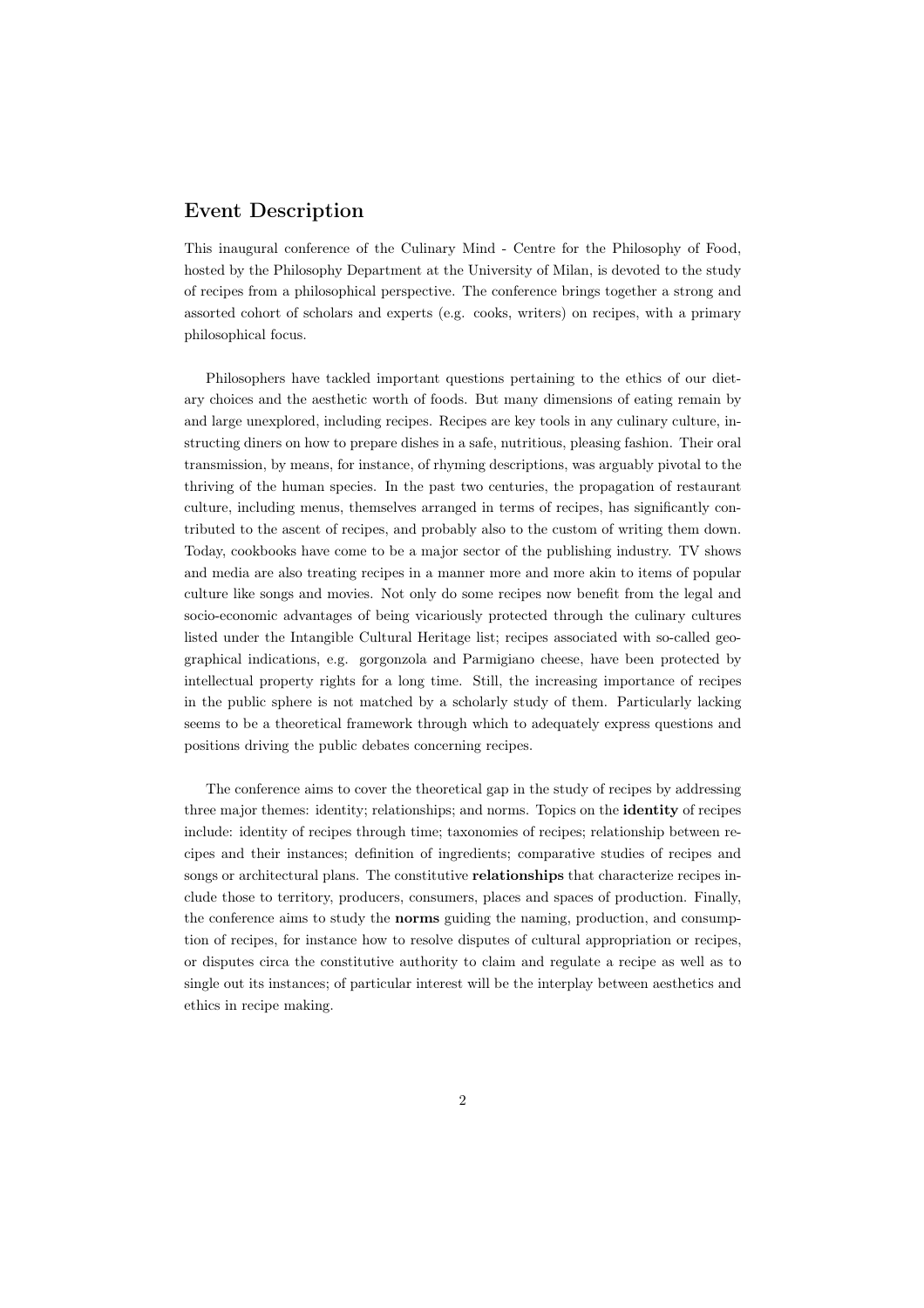# Conference Program

#### Tuesday December 4th / Day 1

#### Morning

Chair: Matthias Kaiser (University of Bergen, Norway)

h 8:30 welcome desk / registration

h 9:00 welcome address: Andrea Borghini (University of Milan, Italy)

h 9:30 plenary talk: Johanna Mendelson Forman (American University, USA), *Is Social Gastronomy a Recipe for Peace?*

h 10:20 short talk / Patrik Engisch (University of Fribourg, Switzerland), *Traditions in Action: Recipes, Memory, and Representation*

h 11:10 coffee break

h 11:40 short talk, Sanna Hirvonen (London, UK), *Recipes Without Makers*

h 12:15 short talk Davide Bordini (University of Liege, Belgium), *The Tastes of a Recipe*

h 12:50 lunch break

#### Afternoon

Chair: Kristina Pucko (University of Milan, Italy)

h 14:30 short talk / Lisa Palmer (University of Maryland, USA), *One Meal a Day*

h 15:05 short talk Giuliano Torrengo (University of Milan, Italy) & Akiko Frischhut (Akita University, Japan), *Time for After-Tasters*

h 15:40 short talk Gabriele Ferretti (University of Florence, Italy) & Andrea Borghini (University of Milan, Italy), *Dip It Before You Eat It! Recipes and A*ff*ordances*

h 16:15 coffee break

h 16:45 short talk Virgil Brower (Charles University, Czech Republic), *Recipes & Algorithms: Ingredients, Concoctions & Empirical Mathematics*

h 17:20 plenary talk / Enrico Bonadio (City Law School, London, UK), *Can Food Recipes and Presentations be Protected by Copyright? Some "Tasty" Reflections*

h 18:10 end of the 1st day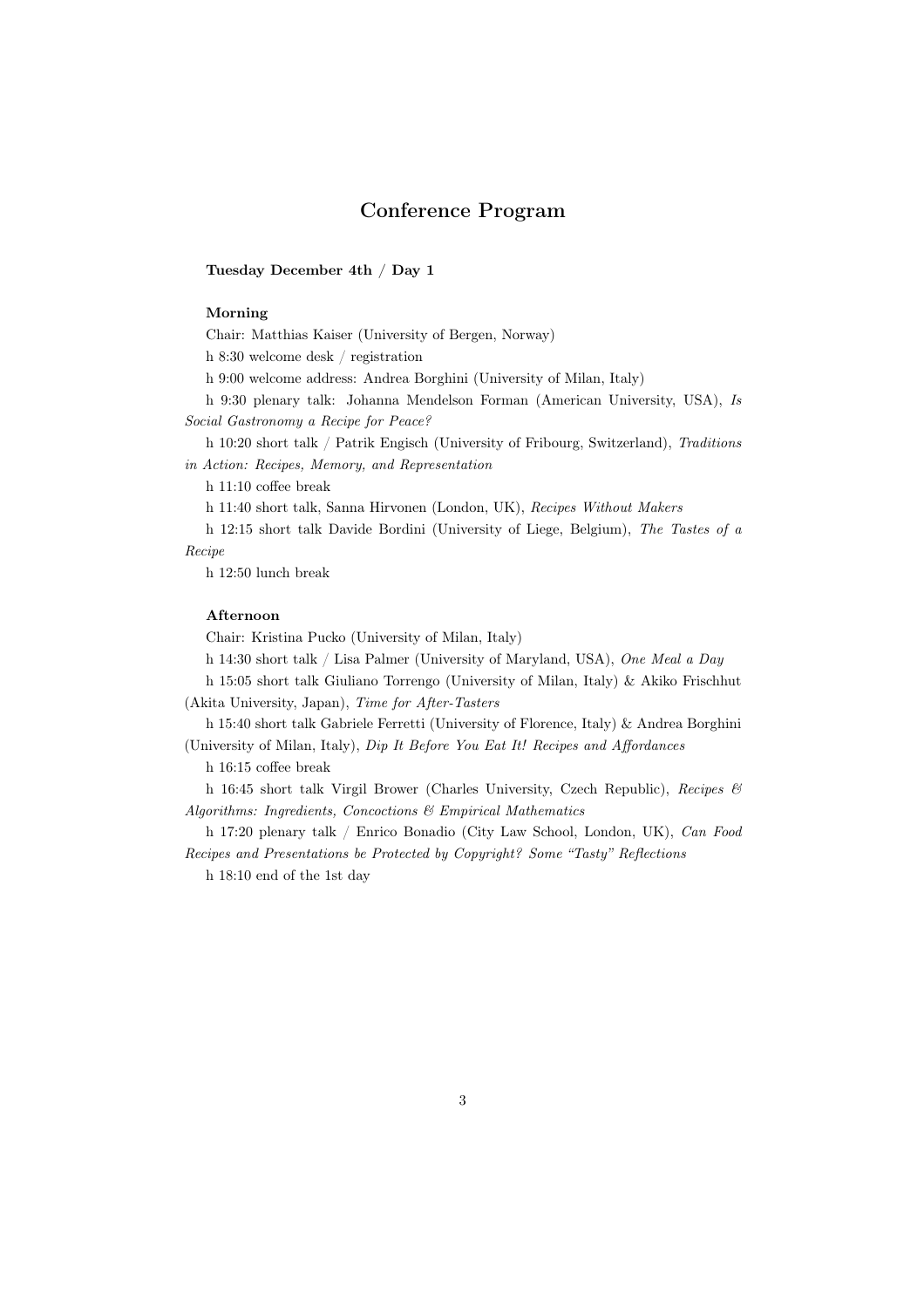### Wednesday December 5th - Day 2

#### Morning

Chair: Sanna Hirvonen (London, UK)

h 9:00 plenary talk / Cain Todd (University of Lancaster, UK), *Authenticity and the 'Natural' in Recipes*

h 9:50 plenary talk / Gyorgy Scrinis (University of Melbourne, Australia), *The Recipe on the Packaged Food Label: The Design and Marketing of the Nutrient Profile and Ingredients in Ultra-Processed Foods*

h 10:40 coffee break

h 11:10 short talk / Nicola Piras (University of Sassari-Alghero, Italy) & Andrea Borghini (University of Milan, Italy), *From Foods to Dishes, and Back*

h 11:45 panel "Recipes Across Borders":

- Susan Barocas (Food Writer, Washington D.C., USA)
- Cesare Battisti (Restaurant Ratanà, Milan, Italy)
- Antonia Klugman (Restaurant L'Argine a Vencò, Dolegna del Collio (Go), Italy);

- Enrico Vignoli (Postrivoro, Italy);

- Moderator: Francesca Mastrovito (University of Bologna, Italy)

h 12:45 lunch break

#### Afternoon

Chair: Patrik Engisch (University of Fribourg, Switzerland)

h 14:00 1st workshop Johanna Mendelson Forman (American University, USA) & Susan Barocas (Food Writer, Washington D.C., USA) & Francesco Guala (University of Milan, Italy), *Recipes for Cultural Integration*

h 15:30 coffee break

h 16:00 2nd workshop Anne Barnhill (Johns Hopkins University, USA) & Matteo Bonotti (Monash University, Australia), *Recipes and the Politics of Dieting*

h 17:30 plenary talk / Ben Wurgaft (MIT, USA), *A Recipe For Happiness: Artificial Flesh and the Reshu*ffl*ing of Moral Norms*

h 18:20 conclusions & goodbye to the audience

h 18:30 wrap up session with the members of the network: what's next?

h 19:00 aperitivo!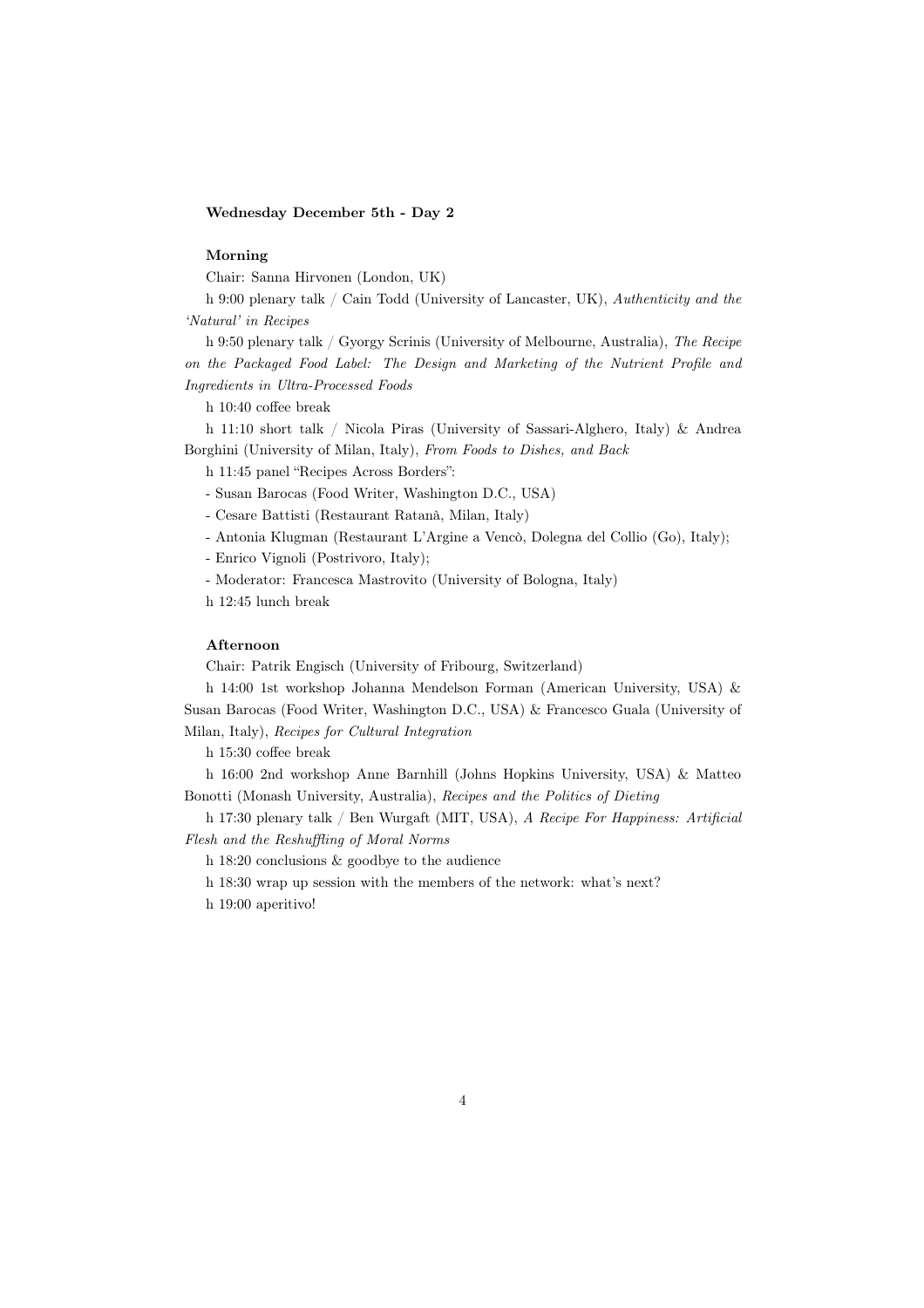# ABSTRACTS

Plenary Talks

### ENRICO BONADIO (City Law School, London)

# Can Food Recipes and Presentations be Protected by Copyright? Some "Tasty" Reflections

The talk will explore whether food recipes and presentations could be protected by copyright, especially under US and EU law. Each element and requirements of copyrightability — originality, work of authorship, fixation, and useful article separability — will be highlighted. The talk will also comment on disputes such as the US case *Publications Int'l, Ltd. v. Meredith Corp.* (7th Cir. 1996) (with the court there defining a recipe as "a set of instructions for making something" and therefore holding it not copyrightable).

Not only hurdles to copyright protection will be examined. The talk will also expand on possible legal routes and options that may soon push some judges to consider food recipes and/or presentations copyrightable.

The desirability of granting chefs copyright protection will also be assessed (in other words: should these works be considered copyrightable?). In particular, attention will be paid to the so-called IP negative space theory, developed by some US scholars: i.e. a space where various works, including culinary creations, are often produced by creative people without the lure of monopolistic rights. Do food recipes and presentations fall within this space? Are chefs really not interested in copyright protection? The talk will expand on these issue.

# PATRIK ENGISCH (Fribourg, Switzerland)

# Traditions in Action: Recipes, Memory, and Representation

This talk will be concerned with two issues where, I shall argue, reflecting on the notions of tradition and traditional recipe can deliver us some philosophical fruits. A first issue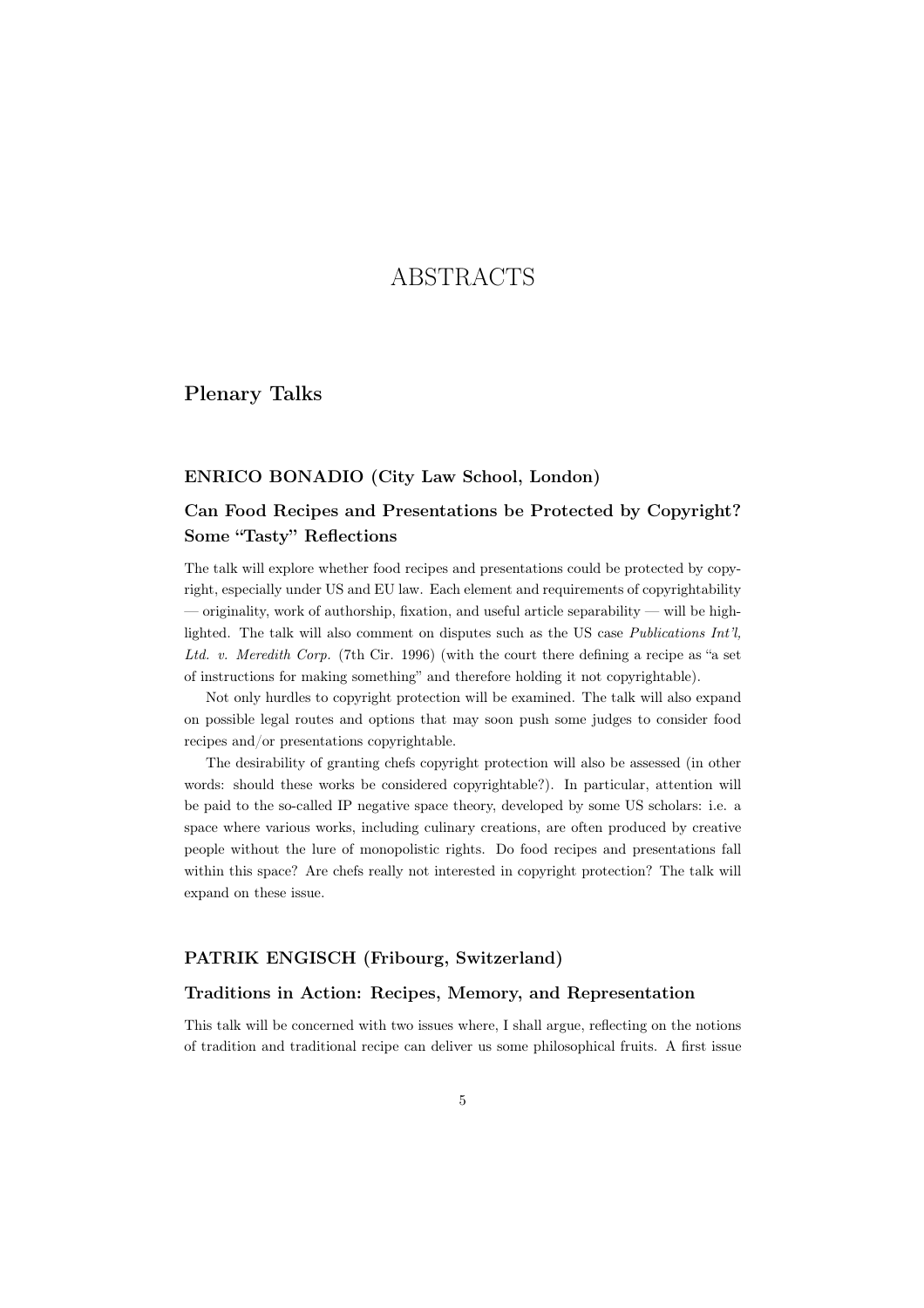concerns the modal status of dishes and recipes. I shall argue that a proper understanding of what makes a recipe and a dish traditional allows us to make sense of some of their modal properties. A second issue concerns the relation between gustatory experiences, such as tasting tomato sauce, and thoughts accompanying them. I shall argue that the notion of a traditional recipe allows us to understand why, in some instances at least, such relations are not merely associative but genuinely representational.

# JOHANNA MENDELSON FORMAN (American University, Washington D.C., USA)

#### Is Social Gastronomy a Recipe for Peace?

We are living through a revolution in the way we look at food. While we all are aware that food is essential to human survival, could its use as a tool for social good augur a greater path toward more peaceful relationships among nations and civil society?

This talk will discuss the rise of social gastronomy, a concept that serves as an umbrella term for a wider range of activities, that include gastrodiplomacy, culinary diplomacy, and even gastro-mediation. The overarching principle for those who are part of a community of practice that we shall call social gastronomy is that whatever the activity, its primary goal is to promote the common good.

A diverse set of actors – governments, multilateral organizations, the private sector, advocacy groups and civil society - have seized upon the power of food to build cultural and political bridges. Coming around a table, growing your own food, knowing the sources of what you consume, preventing the waste of food and repurposing potential waste, providing meals for the poor, and using the power of food to attract visitors to a new destination have all become part of a growing food revolution. It is a revolution that has many leaders at the barricades – chefs, farmers, social activists, millennials, and businesses who see the use of food to promote the common good as a tool that demonstrates power, but also can help be a source of empowerment.

Whether these various types of efforts to see the world through the lens of food will provide a basis for a more peaceful world is still untested. But examples of efforts to use food for peacebuilding are extensive. This talk will review some of the efforts being made to use food to bring resilience to refugees fleeing conflict, to help connect people separated by borders together around a common bond of food and recipes, and to see how dining together has taken on a new type of institutional grounding for some who may find sharing a meal as rewarding as attending a religious service.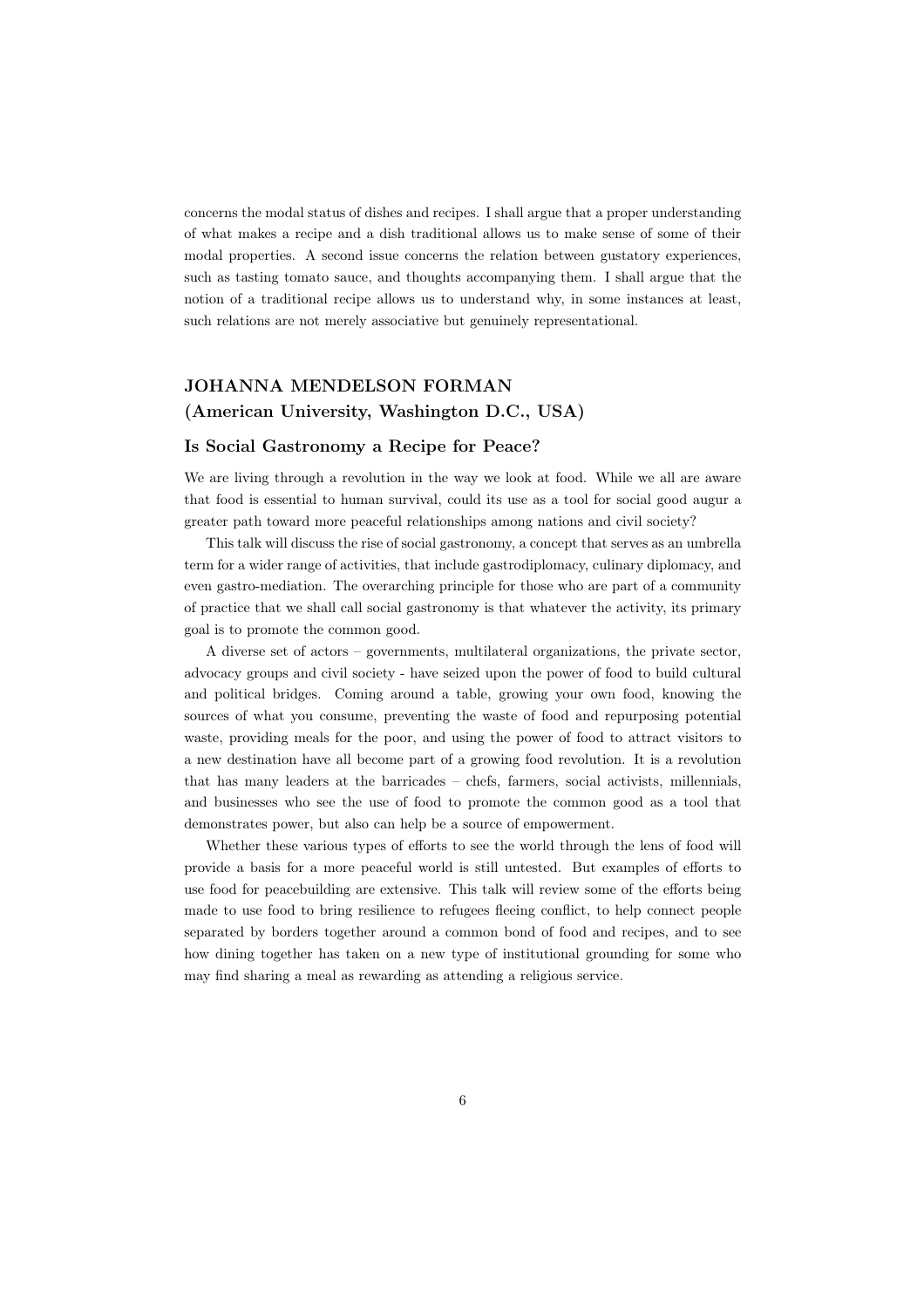# GYORGY SCRINIS (University of Melbourne, Australia)

# The Recipe on the Packaged Food Label: The Design and Marketing of the Nutrient Profile and Ingredients in Ultra-Processed Foods

This paper examines the ways in which food manufacturing corporations are changing the recipes of their packaged foods and beverages as a response to the health concerns and aspirations of consumers, in the context of political and regulatory pressure from governments and public health experts. The recipe of a processed food here refers to the nutrients, ingredients and processing technologies and techniques used to in the manufacture of packaged foods and beverages. These nutrients, ingredients and processing techniques serve a number of roles and functions: to construct foods that are hyperpalatable, cheap and convenient; but they are also used to design, label and market foods that appeal to increasingly health-conscious consumers.

In this paper I begin by examining some of the ways in which food processing and processed foods have been defined and classified by food and nutrition experts, including the relatively new concept of 'ultra-processed foods'. While many ultra-processed foods have carried a range of nutrition and health claims on their labels since the 1970s, over the past two decades there has been mounting scientific evidence of the detrimental impacts of the nutrients, ingredients and processing techniques used to manufacture these foods on dietary quality and health outcomes around the world, particularly in terms of the incidence of non-communicable diseases, rates of obesity and the 'nutrition transition' in the Global South. Transnational food and beverage manufacturing corporations are now subject to regulatory and market pressures to reduce the harmfulness and improve the nutritional quality of their processed and packaged products. These corporations have responded by developing and marketing a range of 'healthy' or 'healthier' products that claim to not only reduce their harmfulness of their products, but also positively contribute to solutions to the problems associated with both under and over nutrition. There are three such corporate nutritional engineering and marketing strategies that I will identify: the *reformulation* of products to reduce harmful food components; the *micronutrient fortification* of foods to address nutrient deficiencies; and the *functionalisation* of foods marketed as providing optimal nutrition through the addition of functional nutrients.

In this paper I will outline these three nutritional strategies, and critically examine the scientific assumptions underpinning these strategies, and the political and ideological functions of these strategies. These nutritional strategies draw upon is associated with distinct ways of understanding and engaging with food, and of processed foods in particular; and distinct ways of representing and experiencing the body and diet-related health problems and aspirations. One common characteristic of these nutritional strategies is that they draw their scientific legitimacy from what I call the ideology or paradigm of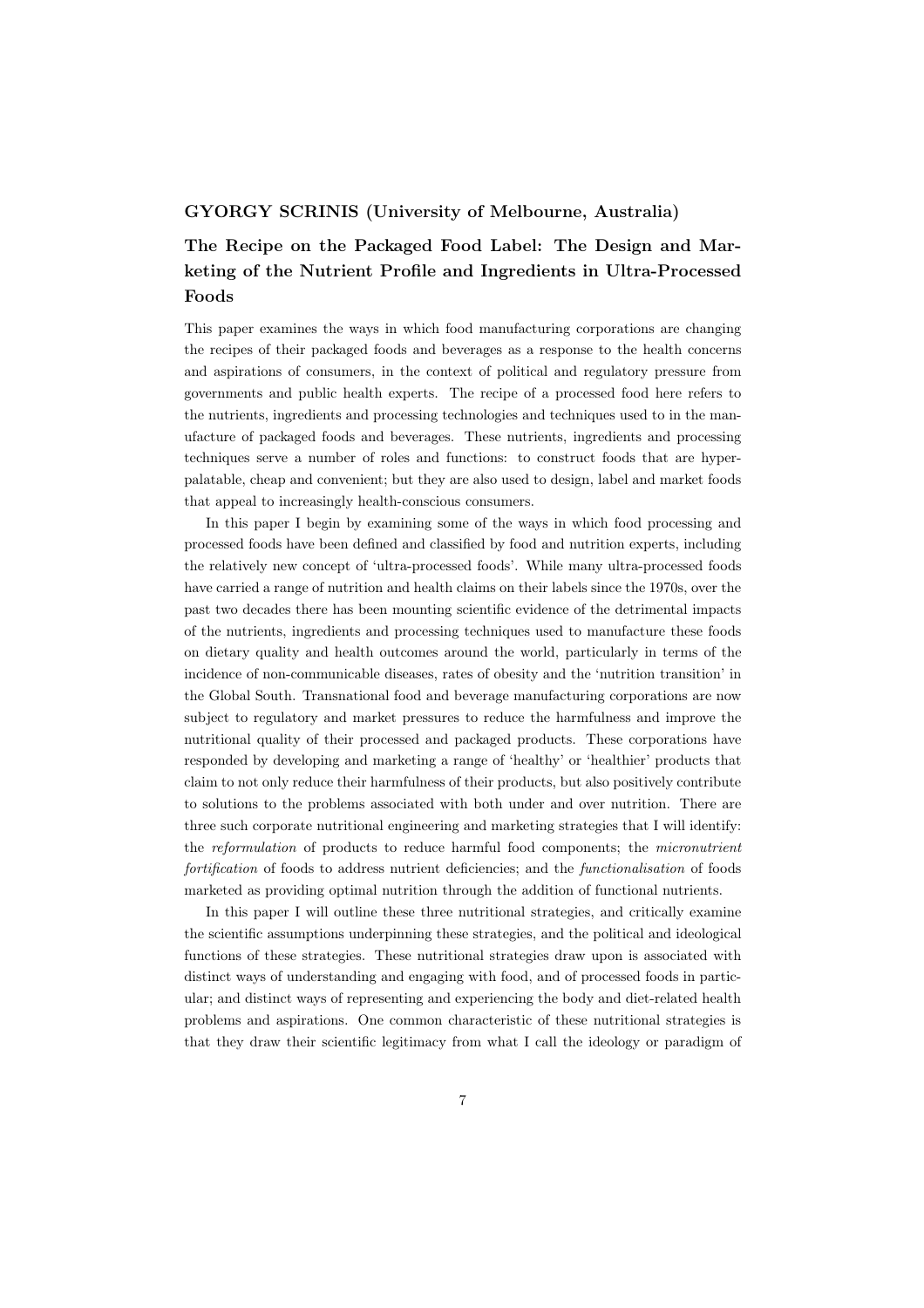*nutritionism* – the reductive focus on and interpretation of nutrients. I will examine the ways in which Big Food corporations have captured or appropriated these nutritional discourses as a means of maintaining and growing the market for their products in the global North and South. Different approaches to understanding and analysing the dietary and health impacts of processed foods—and of understanding food quality—will also be outlined and critically examined.

# CAIN TODD (Lancaster University, UK)

# Authenticity and the 'Natural' in Recipes

This paper explores the notions of 'authenticity' and the 'natural' in the formulation and reception of recipes, focussing on the issue of the conferring of some specific cultural status on a product (such as the AOC/DOC labelling for wine). I will argue, first, that these thick evaluative concepts are best understood on non-cognitivist (reductionist) lines i.e. that the descriptive and evaluative components can be disentangled. However, the evaluative meaning of the terms can alter depending on whether the values at stake are aesthetic, moral, or perhaps political. I argue also that underpinning some moral and political understandings of these notions (and perhaps underpinning metaphysical accounts of recipes) are aesthetic criteria that are rarely explicit and that are, sometimes, in tension with the purportedly virtuous nature of the authentic and natural. The paper ends with some suggestions for clarifying and improving certain labelling systems that centrally invoke these notions.

# BEN WURGAFT (MIT, USA)

# A Recipe For Happiness: Artificial Flesh and the Reshuffling of Moral Norms

In this talk I present the case of laboratory-grown meat, also known as "cultured," "clean," or "cell-based" meat, and describe the way this potential (but not yet actual) food of the future is imbued with moral claims. Drawing on five years of ethnographic fieldwork in what I term the "cultured meat movement," I show that this movement has been heavily influenced by consequentialism, and in particular by a utilitarian variation thereof associated with the work of Peter Singer. Cultured meat is a "recipe" (laboratory protocols can, in a sense, be read as recipes) for the reduction of animal suffering and for the defense of a natural environment that has been threatened by a polluting meat industry. But the consequentialist moral-philosophical framing in which cultured meat has been presented to audiences, which makes the problem of morality into an issue of logistics, problem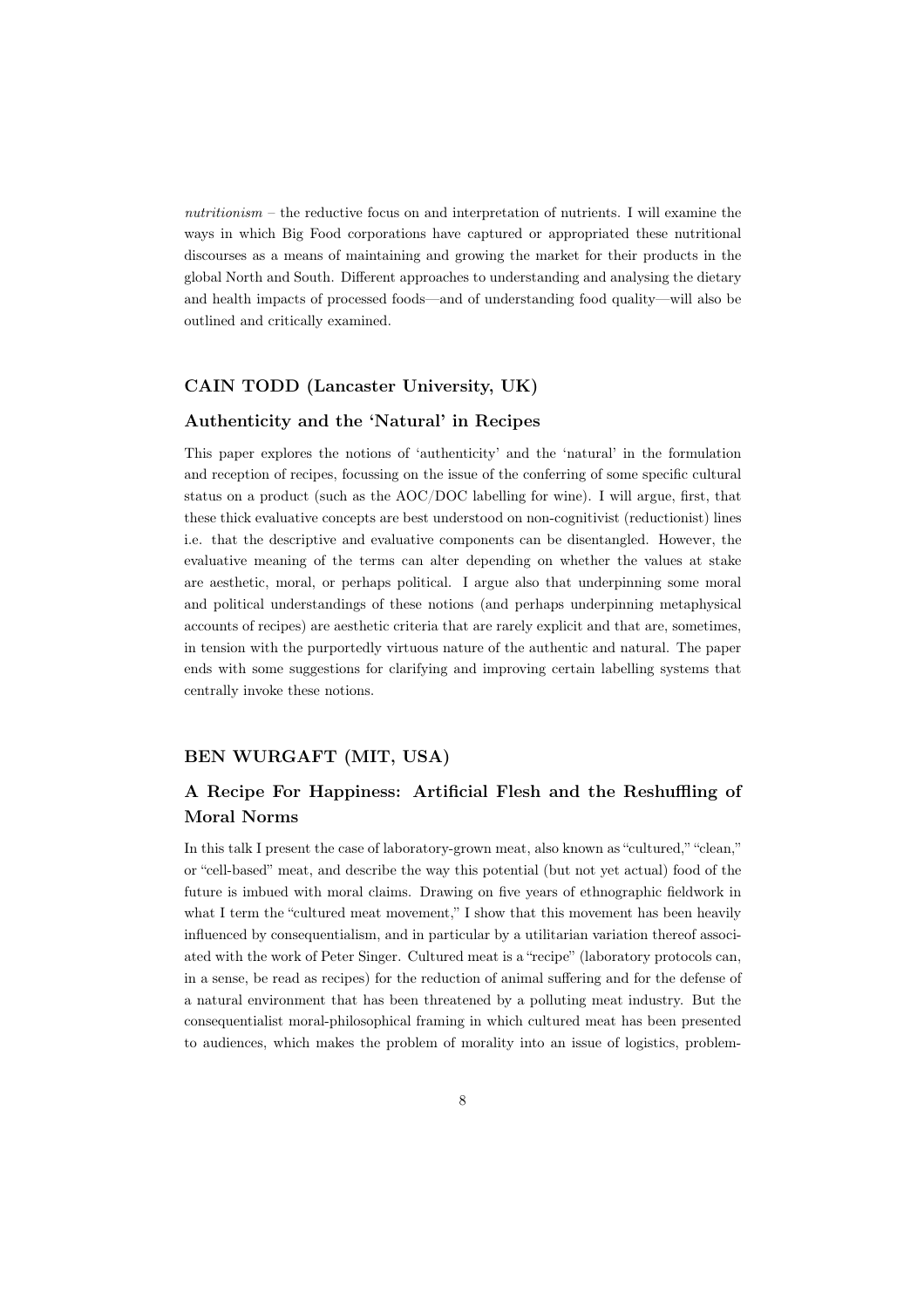solving, and engineering, obscures much. By seeking to eliminate conventional ("in vivo") meat, cultured meat attempts to implement a particular morality via technological infrastructure, abandoning hopes of achieving the same goal through behavioral or political change. Cultured meat likewise abandons the project of seeking public agreement about meat, or the nature of our relationship with non-human animals, and seeks to create change through a combination of technology and market forces. However, I also argue that cultured meat need not sideline moral debate. Thought experiments and artworks produced by individuals within the world of cultured meat, explicitly ask us to reflect on our relationship with nonhuman animals, and the place of meat in our food system, both presently and in a potential future of lab-grown protein.

# Short Talks

# VIRGIL W. BROWER (Charles University, Prague)

# Recipes & Algorithms: Ingredients, Concoctions & Empirical Mathematics

#### —Is a *recipe* more than its *ingredients*?

—How might an *algorithm* escape the psychological idealism of *mathematics*?

These are two questions I wish to consider in attempting to reconcile a mathematician with an empiricist... by way of their respective conceptualizations of "recipes." They may well be two valences of the same question. The first is perhaps simply a culinary iteration of a canonical rift in the philosophical tradition evoked by the second. The mathematician, Matt Parker, suggests thinking algorithms as recipes. The empiricist philosopher, Michel Serres, valorizes recipes over mere concoctions. For Serres, the former is rooted in empirical gustation with the capacity to *taste flavors*, the latter in colloquial rationalist mathematics (and inneist logic) that can only ever list *ingredients*. If any palatable answer could be found to such questions, one might find the very idea of a "recipe" ripe for infusing empiricism with arithmetic (or vice versa). As such, the recipe may also disclose new ways to think temporality beyond the stereotypical succession or duration of linear clock-time.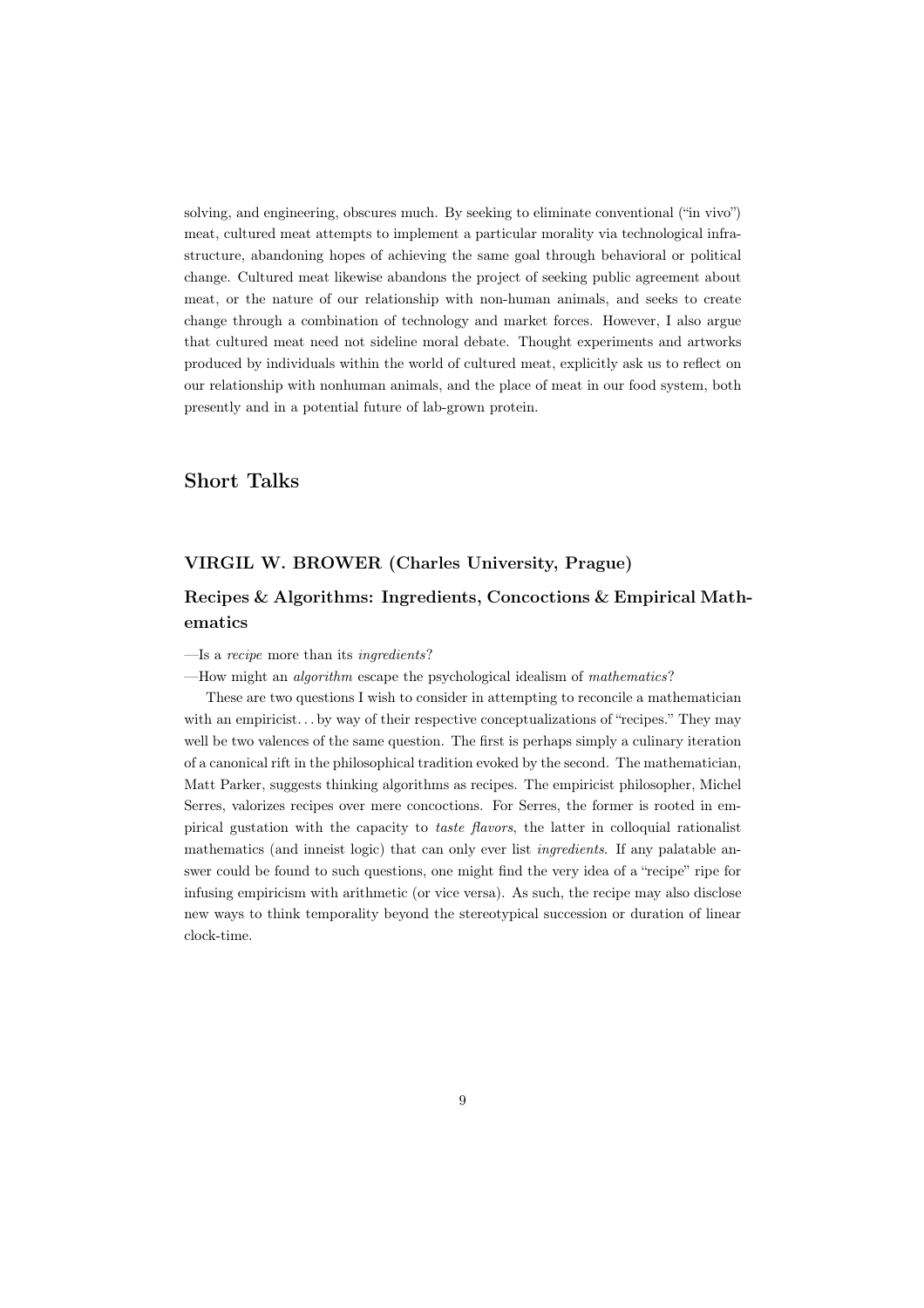# DAVIDE BORDINI (University of Liege, Belgium)

# The Tastes of a Recipe

The debate between realists and constructivists about recipes has been mainly focused on ingredients, procedures, socio-cultural relations, and their relevance (or irrelevance) to the identity of recipes. According to realists, recipes have an autonomous existence, and their identity depends on the ingredients and the procedure for preparation. By contrast, constructivists think that ingredients and procedures are neither necessary nor sufficient to determine the identity of a recipe. Rather, they look at recipes as socio-cultural entities and think that their identity, as well as their existence, ultimately depends on human fiat. None of the two camps, though, seems to advance explicit considerations about the role that taste plays with respect to recipes and their identity.

The primary aim of this talk, then, is to bring taste to the foreground in the debate on recipes, by way of explicitly raising the question as to what relation obtains between taste and recipes. This question is relevant for at least two reasons. First, taste is an important aspect of food and is often a crucial source of motivation for our food choices. Second, intuitively recipes do seem to be connected to taste—and plausibly, this assumption also lurks in the background of some considerations that both realists and constructivists have advanced. However, the problem is that the nature of such a connection, as well as its relevance to the identity of recipes, has not been explicitly investigated and thereby remains quite mysterious. I will start with pointing out that it is better not to build up a theory of recipes that imposes a strong connection between the identity of a recipe and taste. So, the connection has to be looser than the one that a theory that understands taste as a necessary and sufficient condition would posit.

Next, I will suggest that the best way to tackle the question of the connection between recipes and taste is from the angle of the relation between dishes and recipes (Borghini 2014). If we look at things in this way, then plausibly the 'taste of a recipe' is related to that of the dishes that count as instances of that recipe. So, the question becomes: How should we understand the relation between the taste of a dish and the taste of a recipe? After presenting some possible replies, I will propose a constructivist understanding of this relation: recipes do not possess a taste (or several tastes) 'on their own right' but thanks to the dishes that count as their authentic instances. The taste of the dishes that count as authentic instances of a recipe plays a constitutive role of the taste(s) associated with a recipe. With this at hand, I will conclude with some quick considerations on how this impinges on the question of the identity of a recipe from a constructivist point of view.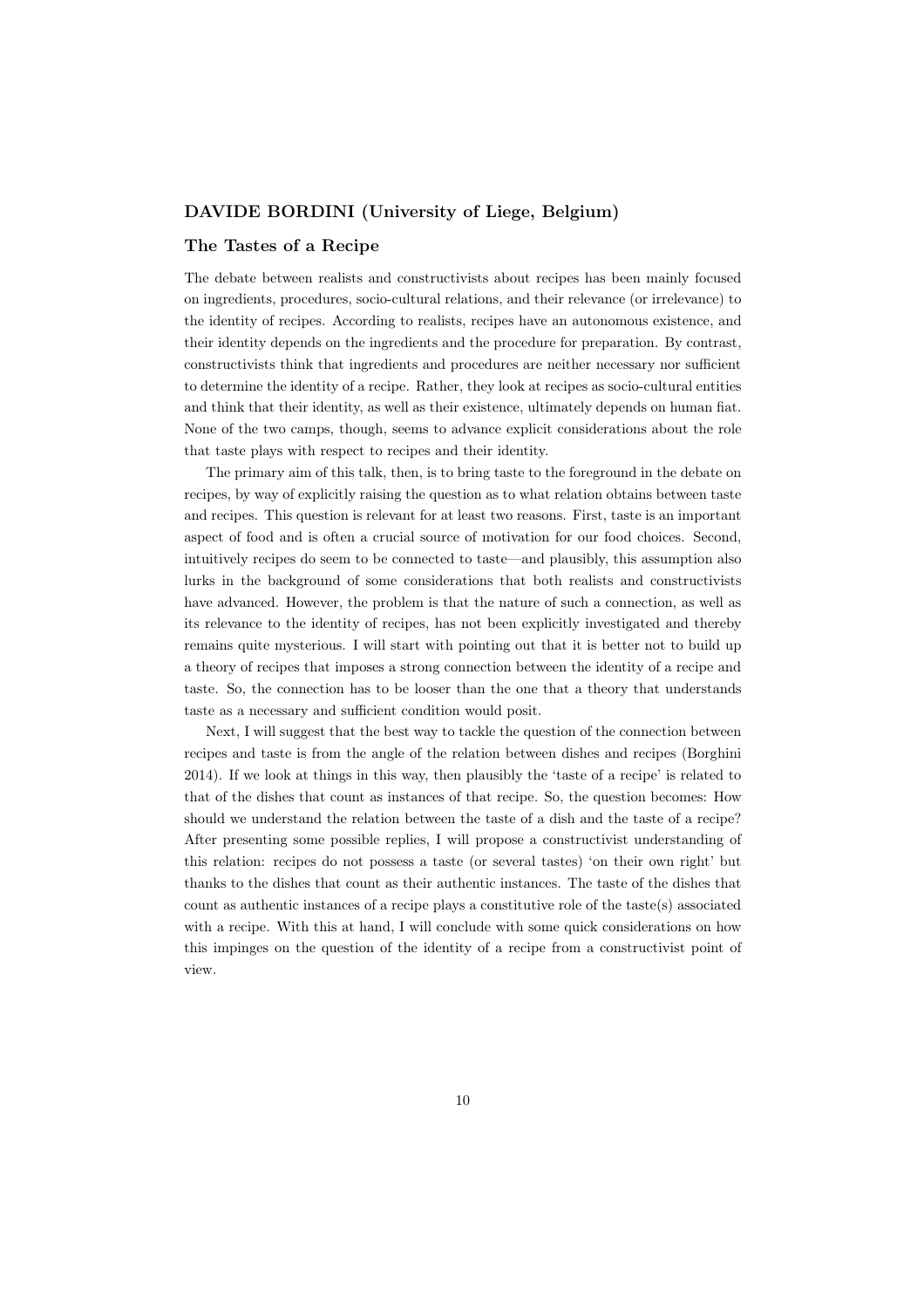### SANNA HIRVONEN (University of London, UK)

### Recipes Without Makers

Constructivists about recipes hold that what makes a recipe is ultimately a human *fiat,* a performative utterance or the like which brings a recipe into being. So just as naming comes down to performative utterances like "I name this ship *the Titanic*", the identity of a recipe is likewise constitutively dependent on a similar performance, once certain other conditions are met. [Borghini, 2015].

In this talk I want to suggest that constructivism faces challenges in making sense of some of our intuitive understanding of recipes. First, I suggest that realism about dishes is a more plausible view than constructivism about dishes. Roughly speaking, a dish's identity should be fixed by its ingredients, flavours and textures. Second, I suggest that the nature of recipes should be dependent on the nature of dishes. Thus an ideal recipe is a process that results in a dish; actual recipes are incomplete descriptions of ideal recipes.

I describe two challenges to constructivism. The first one is about "the unarticulated constituents of recipes." Suppose that a chef wants to write down a recipe for making a particular dish. The problem is that it is basically impossible to capture all the aspects of the process, and moreover, the chef might not realise that there are aspects in the process that are essential to the dish. But the resulting recipe nevertheless aims at being a recipe *for* that dish, and it may be a better or a worse attempt at getting the recipe right. It thus might be possible for an author of a recipe to be wrong about what the recipe really is.

The second challenge concerns the possibility of recipes that exist without the performative process that the constructivist argues is constitutively necessary. There are cases where someone merely intends to imitate an existing dish and fails, but thinks they have succeeded. The resulting dish and the recipe for it may now come to live a life of their own, resulting in a novel recipe. The case suggests that we should think of dishes in a realist way, and recipes as describing the processes of getting to them.

Here are three thought experiments to illustrate the challenges listed above:

#### *The Clay Pot*

Once upon a time there was a country where everyone cooked in unglazed clay pots. One day a woman came up with a dish that was well liked by others. They asked her for the recipe, and she told them how to cook the dish. However, there was a detail that she failed to mention: the dish's flavour was partly due to the flavours contributed by the clay pot. That wasn't a problem in her country since everyone used clay pots anyway. But the recipe lived on while gradually people switched from clay pots to metal pots. Everyone thought they were still making the traditional recipe, but in fact the dish they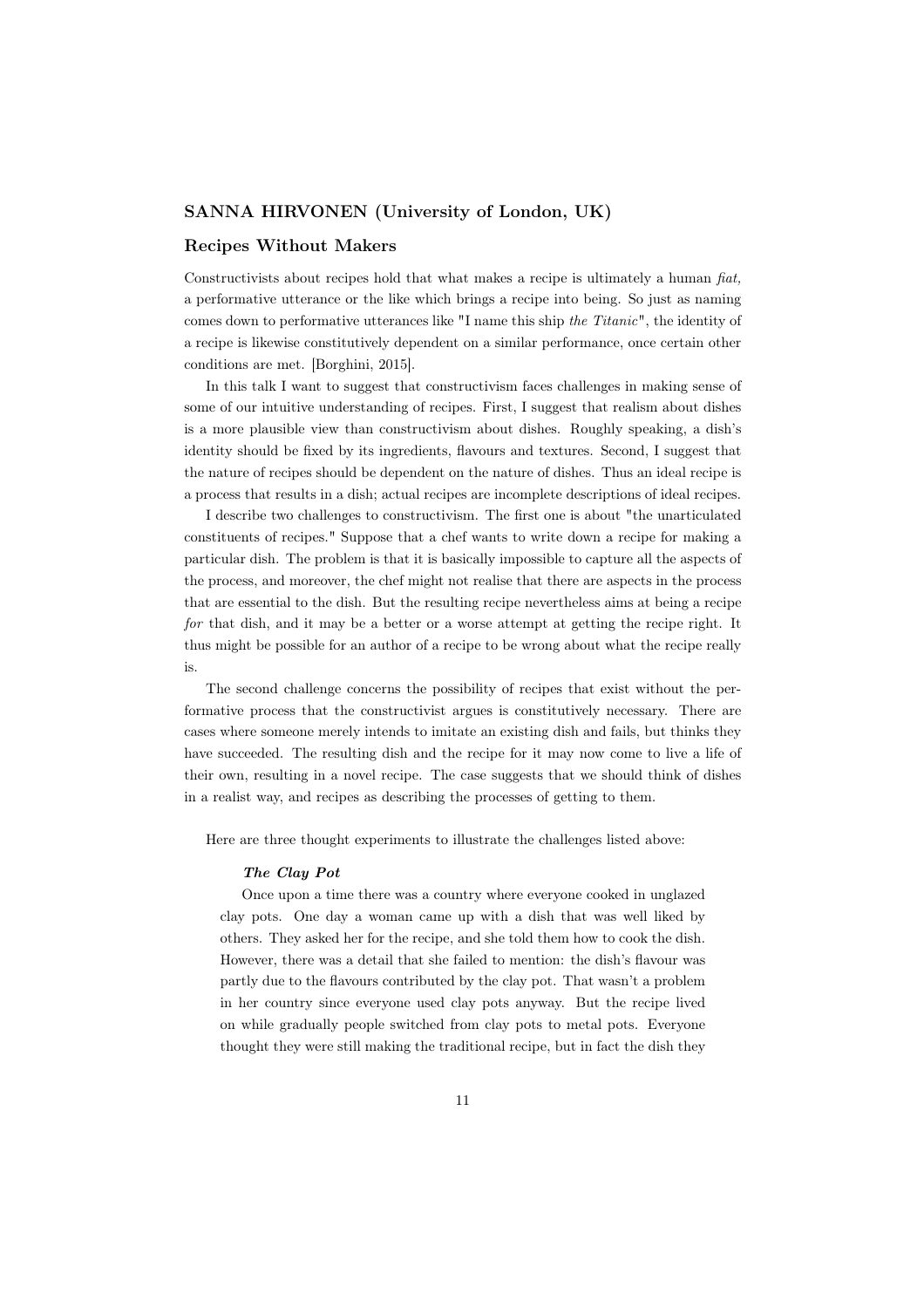created wasn't the same.

The story illustrates how there can be environmental factors that are essential to the flavour of the dish, but easily ignored by the author of the recipe. Similar factors may be e.g. the temperature of the country of origin of the recipe; a particular kind of cooking method that is left unmentioned (e.g. a type of cooking vessel, knife or stove). This is especially true of ingredients, whose structure and flavour vary radically from one country to another. Let us call these "the unarticulated constituents of a recipe", on the model of John Perry's [1986] theory of unarticulated constituents of utterances and mental representations. Unarticulated constituents are thus elements of the cooking process that are necessary for recreating a particular dish, but which are omitted from an actual written or spoken recipe. Unarticulated constituents suggest that recipes have more metaphysical reality than the constructivist appreciates, and are less under the control of the recipe maker than held by the constructivist. In other words, *recipes can be opaque even to the makers of the dishes*.

#### *The Recipe that Keeps Changing*

Imagine a country where the climate keeps changing so that each year its potatoes grow just slightly bigger. The country also has a yearly feast where they celebrate the new potatoes by cooking a dish called "potato and beans". The recipe is simple: one potato per one litre of beans and water, cooked for two hours on fire. The climate change is slow, so no one realises that potatoes are getting bigger (older people do notice, but no one takes them seriously). Thus, whereas the recipe started out with the proportion of 5% potato, 95% beans, in 50 years the percentage is already 50% potato, 50% beans. No one realises that however, and they think they are still making the same traditional dish. The resulting dish now is completely different from the one 50 years ago, so can the recipe still be the same?

This case is also related to the unarticulated constituents of recipes, and brings up questions about the relationship between recipes and dishes. One way of seeing the case is to say that the identity of recipes should be primarily dependent on the nature of the dish that it results in. Hence, a recipe might describe a certain process, but given the variabilities in the environment the resulting dishes will differ, and consequently the recipe is a different one in each context. Call that *the context sensitivity of recipes.* Another way to see the case is that recipes are by nature incomplete: their makers give a loose template, and depending on the context of each cook, the template results in different dishes. In the second understanding the recipe "potato and beans" remains the same, but using it in different contexts results in different dishes. Call that *the incompleteness of recipes.*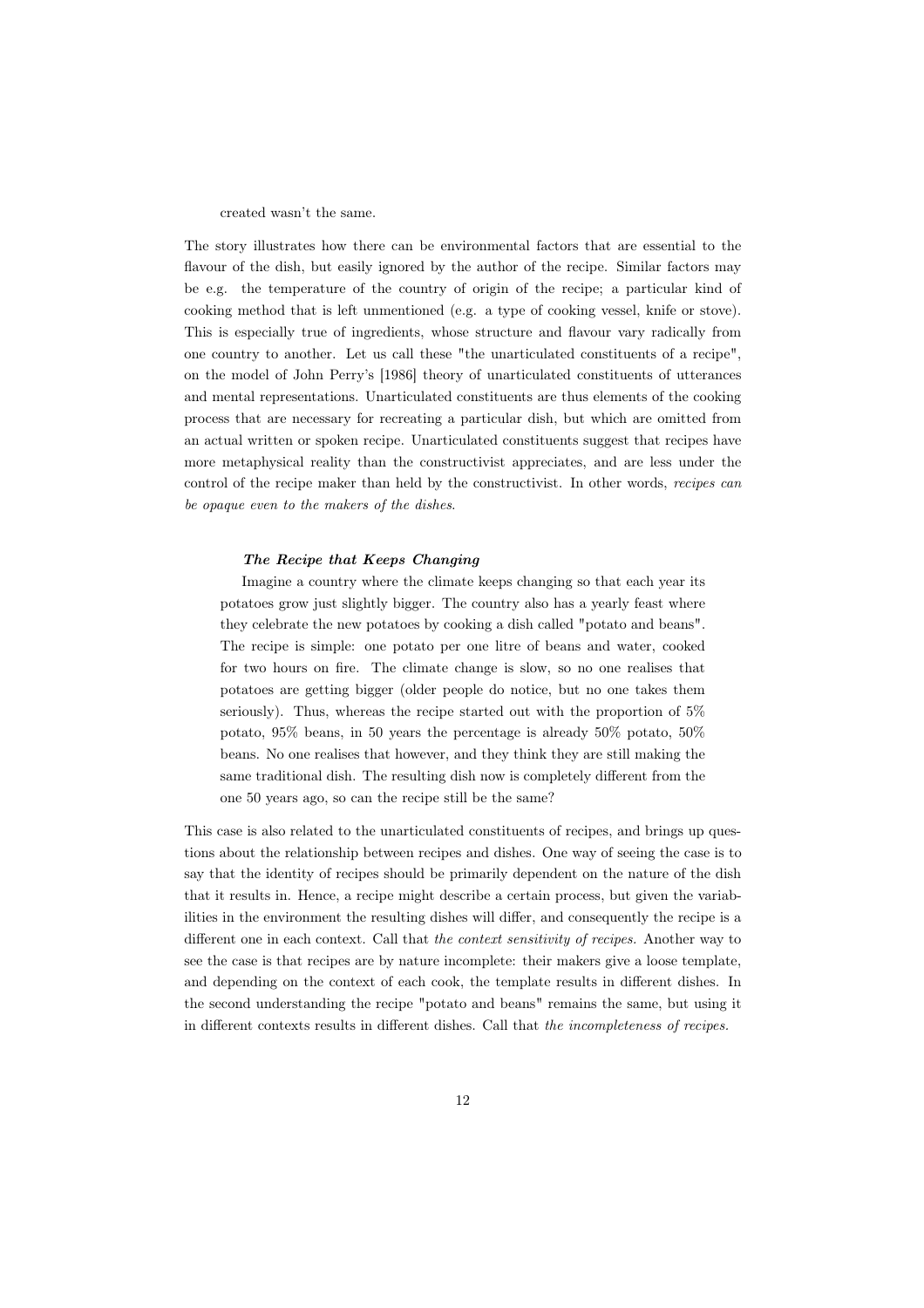#### *The Recipe without a Maker*

Imagine that there is a country just like Great Britain is now, but whose inhabitants very rarely if ever have any interactions with Italy, Italians, or Italian food including pizza. One British person, call him John, nevertheless gets their hands onto a recipe of Pizza Margherita. The recipe is not very detailed, and simply states the ingredient types and the procedure. John goes to his local Tesco and buys the ingredients: tomatoes, Tesco's mozzarella etc. and proceeds to cook the dish in his old gas oven. Now, let us assume that the end result does not count as a Pizza Margherita, because the ingredients used are of very low quality (flavourless tomatoes, bad mozzarella etc.) and the oven is much too weak; all in all, the flavours and the textures just aren't right at all. But John doesn't know that because he has never eaten a true Pizza Margherita. He offers the dish to his friends who like it, and ask him for the recipe. Soon the country abounds with homes and restaurants making the said dish, known as "Pizza Margherita". In this case, it seems that a new recipe has come into being without any performative having taken place –all John tried to do was to create a Pizza Margherita (the original), but he failed; and his failure created a new dish, and a new recipe.

This case illustrates how recipes can come into being without anyone intending so, or making a performative. Here the cook intended to recreate another recipe, failed without realising, and subsequently a new recipe came into being in virtue of other people replicating what he had created. Thus, *new recipes can come to life without anyone making a performative utterance*.

# References

- Andrea Borghini. What is a recipe? *Journal of Agricultural and Environmental Ethics*, 28:719–738, 2015.
- John Perry. Thought without representation. *Proceedings of the Aristotelian Society*, 60: 263–83, 1986.

# GABRIELE FERRETTI (University of Florence, Italy) & ANDREA BORGHINI (UniMi, Italy)

## Dip It Before You Eat It! Recipes and Affordances

I am in front of a very elegant Japanese dish, but I have no firm idea of how to eat it. Nonetheless, I have the strong intuition that, before bringing the fish into my mouth, it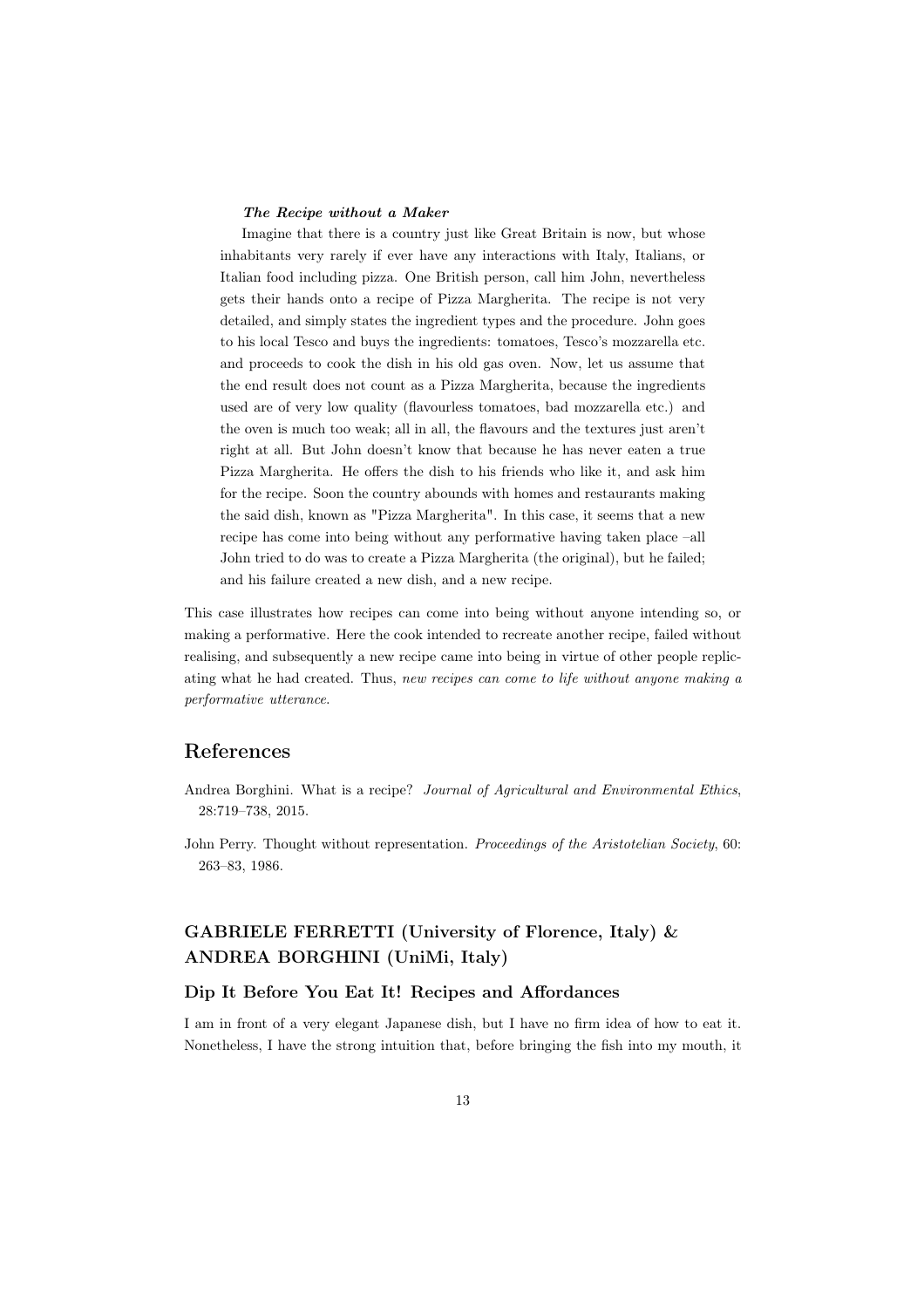is clearly recommended to dip it in the sauce that the waiter has brought, in a separate bowl, together with the main plate. This seems to be a common situation when we go for novel dishes. Such situation underlines something important about the *practical knowledge* required by the chef in preparing the dish and about the way she prepares the dish in order for it to *a*ff*ord* a specific consumption to the consumer. Now, the preparation of the dish concerns the way raw matter affords transformation. And the consumption depends on a specific form of practical knowledge. Practical knowledge is deeply related to the notion of affordance: when I know how to give raise to a certain action or event, the situation affords that action or event.

Here we discuss two practical aspects of recipes, concerning affordances and practical knowledge, which have not been addressed in the literature. Recipes taken to be mainly informative to those who use them in order to prepare the dish. We highlight that they play a crucial role also because such information is at the basis of the information we need for very specific dish consumption.

First of all, recipes illustrate to the chef the procedural passages needed in order to transform, in a very specific way, an edible material into a dish. This constitutes a source of practical knowledge. But this is possible because recipes also endow the chef with the instructions to detect the affordances offered by the raw material that will lead her to appropriately transform it into the dish (a particular ingredient affords boiling with a specific result, while another ingredient affords being chopped in a way that lead to a specific consistency).

However, the goal of reaching the specific affordance-based knowledge required by the chef, and provided by the recipe, is to offer to the consumer the correct insight concerning the appropriate consumption of the dish. Accordingly, the dish has to carry appropriate information concerning the correct affordances that the consumer has to detect when it is served, by means of which practical information about how to proceed with the consumption can be derived.

We discuss the management of the affordances during preparation on the part of the chef. These affordances are at the basis of the chef's practical knowledge, in the perspective of presenting the consumer with the correct procedural knowledge to consumption. Recipes have, thus, a twofold role: they allow the chef to get practical knowledge about preparing a dish on the basis of the affordances offered by the ingredients. But, in doing so, recipes allow to shape affordances and practical knowledge of the consumer as well, as it is by means of the way the dish is presented that the chef can transmit the procedural knowledge required for the correct consumption of the dish on the basis of the affordances offered it.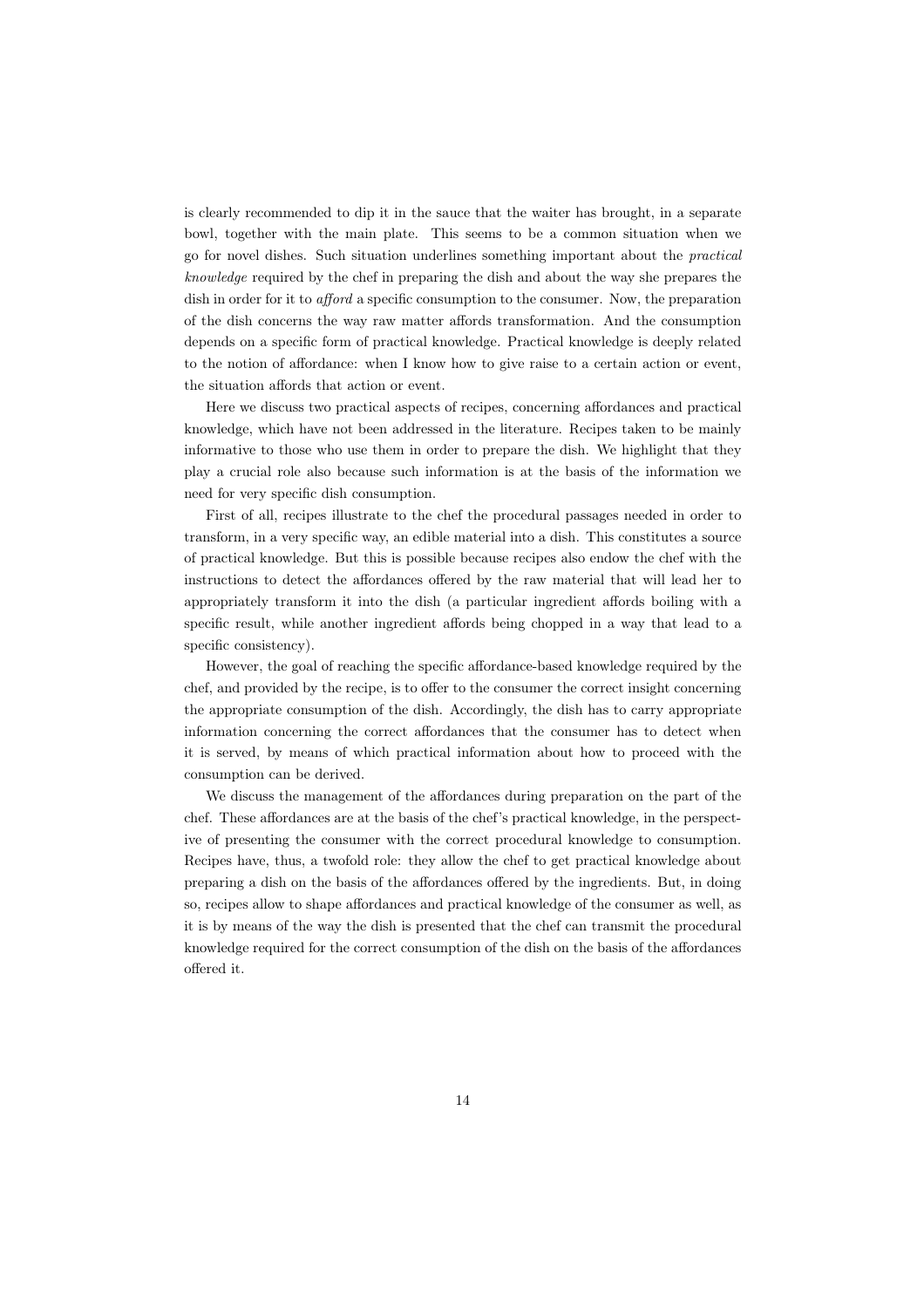# AKIKO FRISCHHUT (Akita University, Japan) & GIULIANO TORRENGO (UniMi, Italy)

# Time for After-Tasters

When we eat we pass through many phases of our experience. Typically, we look at the food and smell it, we put it in our mouth, chew it, swallow it and... enjoy its aftertaste. Many of those phases are gustatory. In particular, we distinguish a "primary taste" phase and an aftertaste phase. Primary taste is a complex multimodal experience, with a important touch component (from the tongue), in which the food appears to us in form of (possibly complex) flavours and as located in the mouth. Contrariwise, the aftertaste phase is mainly a purely gustatory experience in which the touch component is null or insignificant. We discuss whether aftertaste is representational in the sense in which primary taste seems to be, given that in the aftertaste phase the food is no longer in the mouth. We discuss two accounts of aftertaste based on analogies with afterimages, but reject both of them and defend a different account according to which aftertaste represents the way the food that was in our mouth is now. Thus, aftertaste is representational even if it does not provides us with a present spatial location to the food it represents.

# LISA PALMER (National Socio-Environmental Synthesis Center, USA)

# One Meal a Day

The culinary choices we make are deeply tied to our values. Whether our mission is culinary diplomacy or sustaining our families on one meal a day, food choices mean we will see the abundance or emptiness of our bowls that reflects the fullness of our lives or the insecurities we face. We turn away from images of hunger and suffering. We seek appealing images of rich, lavish displays of food. We measure suffering in the most universal unit—a single meal served for the day, a vegetable, a single dried fish, or a single plate of food that is divided among a family. We measure abundance by the varieties and displays of fresh fruits, vegetable dishes, meats, and baked goods piled high onto buffets. Our relationship with food scarcity and food abundance is constantly changing; and now on a hotter planet with more people hungering for a protein rich diet, recipes can guide us toward a healthy use of resources available in the world.